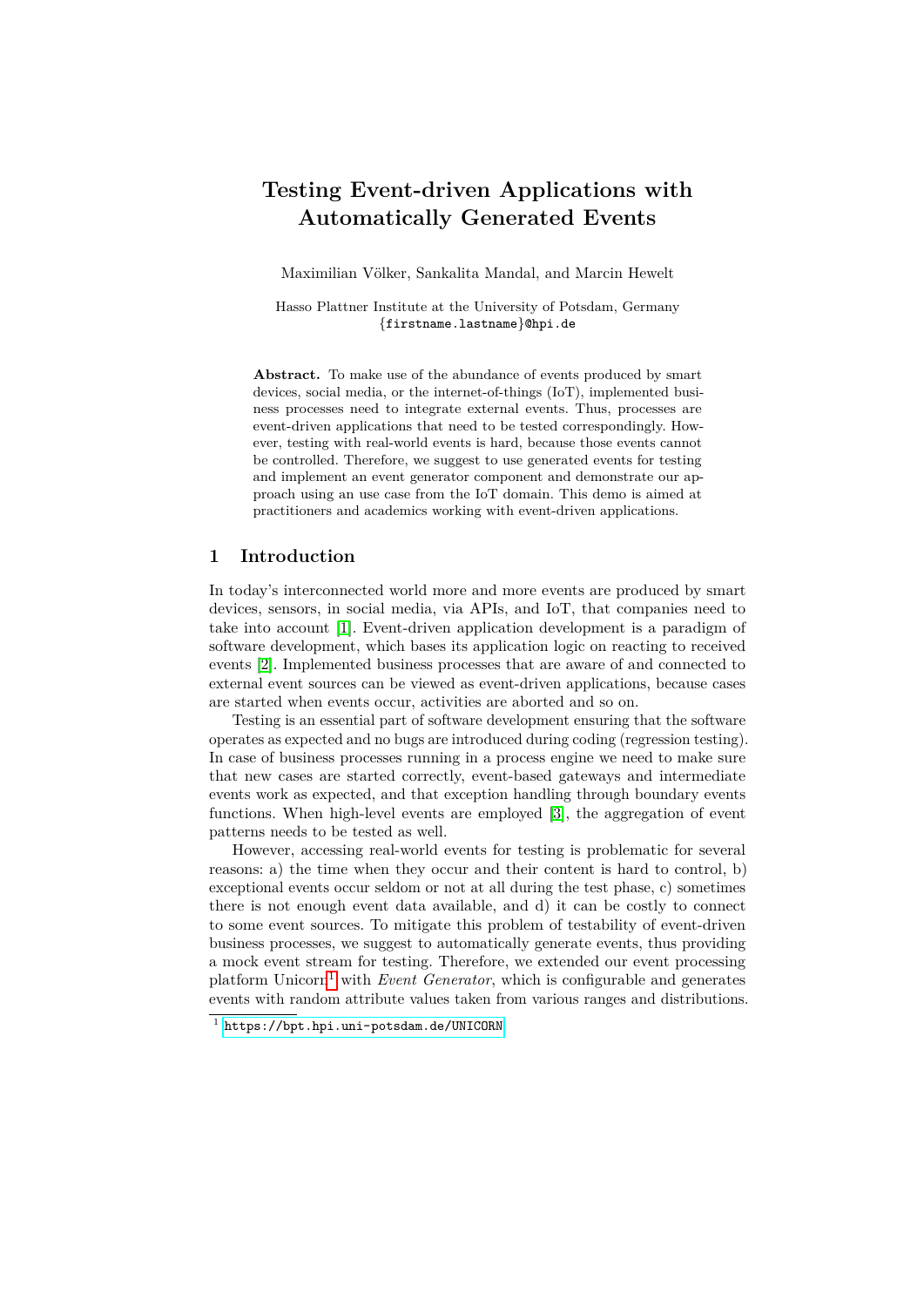We demonstrate our testing approach using a use case from the IoT domain. The use case is implemented as a business process running in the Chimera engine<sup>[2](#page-1-0)</sup>, which is connected to Unicorn, listening for events.

### **2 Events in Business Processes**

*Background.* Business process management is the key for organizations to model, execute, monitor and continuously improve their processes [\[4\]](#page-4-3). A business process is a sequence of activities collectively realizing a specific business goal. One process can be used as the blueprint for several process instances. The de-facto standard for modeling the processes is Business Process Model and Notation (BPMN 2.0) [\[5\]](#page-4-4). Besides activities and gateways, a process model contains constructs to model events, which are either consumed (catching events) or produced (throwing events) during process execution. Catching events are essentially the environmental occurrences relevant for a process [\[6\]](#page-4-5). Depending on its usage, a catching event can trigger a process (start event), initiate an exceptional path (boundary event) or determine the branch to execute (event-based gateway).

The catching events needed for process execution can be produced by other processes or they can be generated from external sources [\[7\]](#page-4-6). Events can be atomic or simple which does not take any time to occur, e.g., a sensor update. On the other hand, complex events are the higher-level events produced by aggregating the simple events, e.g., a traffic congestion which is lying ahead of a truck. Using complex event processing (CEP) techniques different operations can be performed on event streams from single or multiple sources [\[3\]](#page-4-2). A CEP platform is able to connect to multiple event sources, parse the events generated in different formats and aggregate them based on some pre-defined rules [\[8\]](#page-4-7). Event consumers such as process engines can subscribe to a CEP platform for certain events. Once matching events occur, the subscribers are notified about it.

*Use Case Description.* The use case shown in Figure [1](#page-1-1) is taken from our project partner who are involved in producing smart heating systems for home usage.



<span id="page-1-1"></span>**Fig. 1.** Motivational example

After the heating system is installed, it is monitored for three months. If there is no error report in these three months then the product is considered

<span id="page-1-0"></span> $^2$  <https://bptlab.github.io/chimera>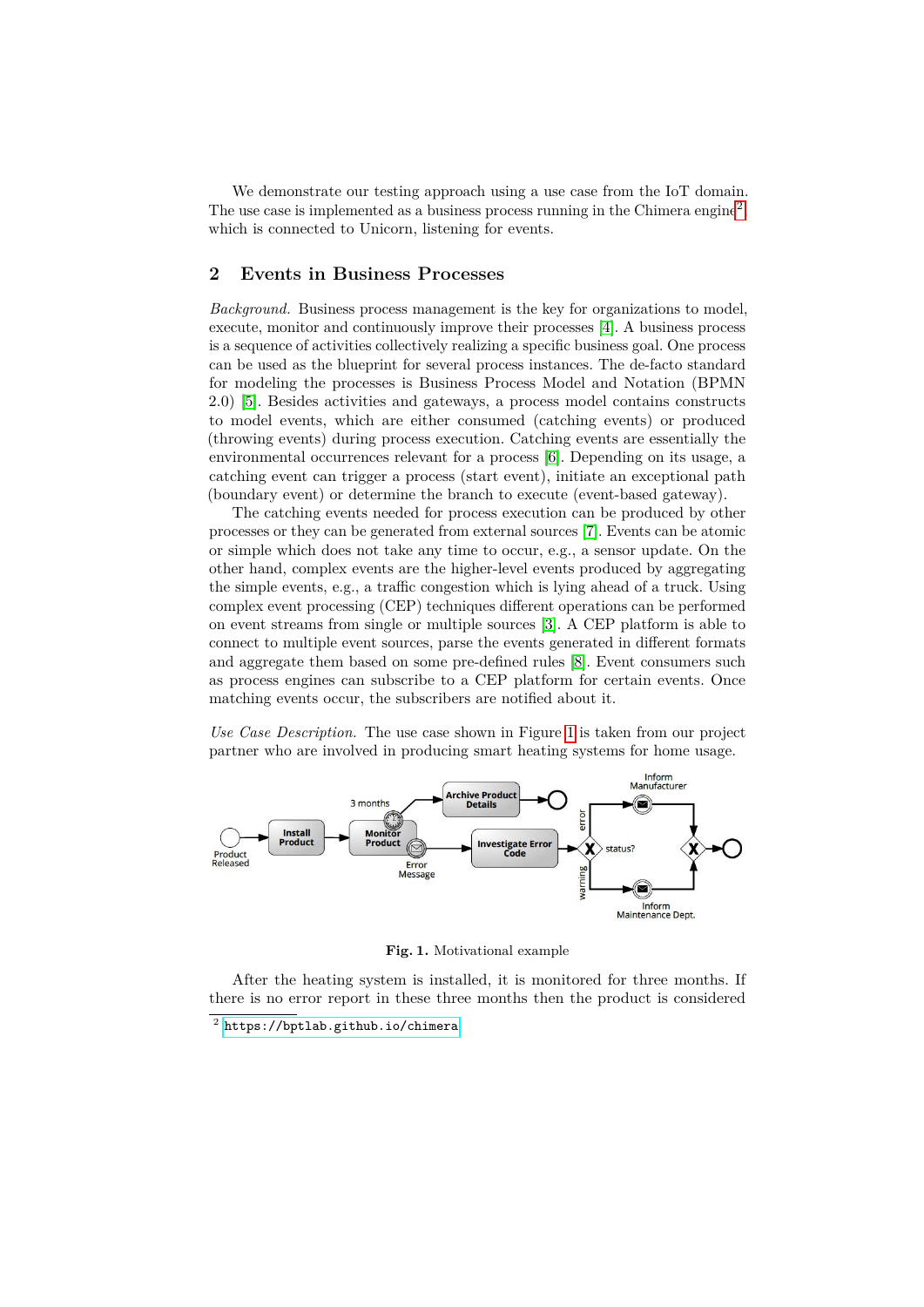as tested in real scenario and product details are archived. In case there is an error message, the error code is investigated and corresponding departments are contacted to take action. The timer event and error event are shown as BPMN boundary events. At occurrence, each of them interrupts the activity Monitor Product and leads the process execution to the following exceptional path.

Now, there can be two kinds of error reports, namely, *Warning* and *Error* and either the maintenance department or the manufacturer is contacted respectively as reaction to the event. Under the hood, the CEP platform collects the sensor data sent by the heating systems and the complaints reported by the customers in the product feedback website and aggregates them to produce the error reports. For example, one rule for generating a *Warning* can be to receive more than three technical failures within a week, whereas an *Error* might be produced if the actual temperature differs from the temperature setting specified. Since we do not expect the error reports to occur in real life but still want to make sure that in case it happens the needed action is taken, we need to simulate the situation.

### **3 Event Generator**

The event generator is implemented as an extension of the event-processing platform Unicorn. As Unicorn manages the structure of event types it processes, the event generator can use the existing event information from Unicorn and enrich the real-world event stream with artificial events.

*Architecture.* The event generator in Unicorn is split into three components: a handler for user input, a manager for attribute dependencies within event types and the core logic of the event generator. The user input handler has data type specific implementations, like String or Integer. It defines available computation methods, validates input and generates attribute values based on user's input and the chosen method (see *Features* below). The dependency manager component is responsible for managing dependencies between two attributes of an event type, e.g. the error description depends on the error code. The event generator core connects the other two components.

For generating artificial testing events, the user first selects the event type and number of events to generate. For each attribute of the selected event type possible values can be specified to choose from during generation. Behind each attribute an user input handler is defined. After submitting the form, these are passed to the event generator. The event generator retrieves the values computed by the handlers and combines them into new events, complying with the dependencies configured for the event type. After a set of artificial events is created, they are passed to the event replayer, an existing component of Unicorn. Considering the events' timestamps, it inserts the events into the event stream processed by Unicorn. Therefore the artificial events do not need to be inserted all at once but can be replayed like a real stream of events.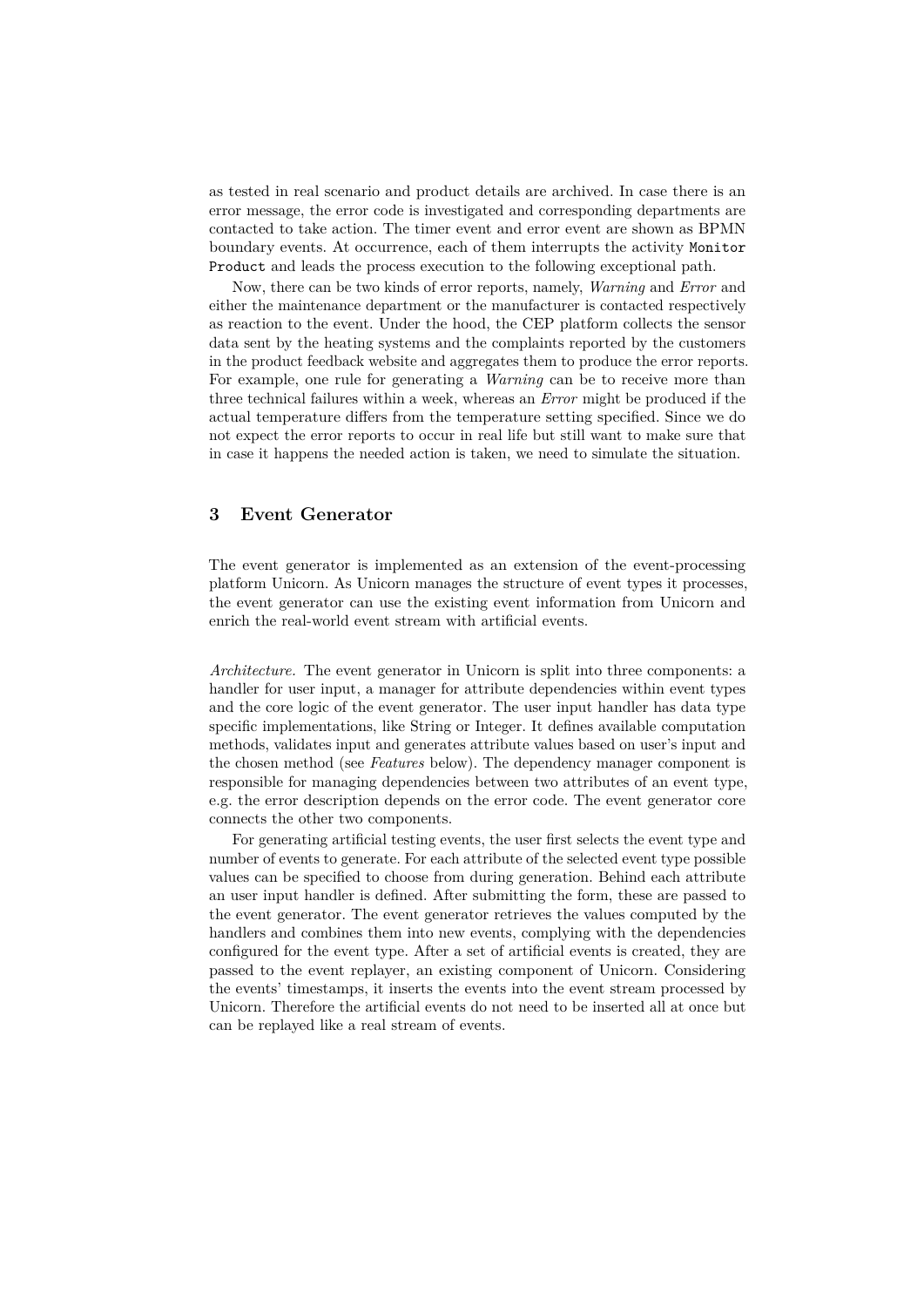*Features.* The current implementation allows to specify value ranges and computation methods for each attribute separately (see Figure [2\)](#page-3-0). Following the implementation of Unicorn, the data types String, Integer, Float and Date are supported and currently, values for all of them can be generated using uniform distribution.



Additionally, normally distributed Float and Integer attribute values can be produced. To provide a fast generation of test events, default values are defined for each data type. For more realistic events, dependencies between attributes can be configured. They define that the value of one attribute depends on the value of another attribute, in our use case for example, the id of an error can be connected to a corresponding error message. For example, error id 102 is mapped to error message "No water", while error ids 103-110 are mapped to "generic error". When generating events, the dependencies are evaluated and when a mapping rule matches the value of the dependent at-

<span id="page-3-0"></span>**Fig. 2.** Event generator interface

tribute is set accordingly. Finally, the event generator allows to export and import its settings, which eases reuse and sharing, especially when working with many attributes and dependencies or in a team.

*Discussion.* The presented implementation is stable, tested and provides basic features required for testing event-driven processes. We plan to further extend the event generator to support various types of distributions, especially user-defined distributions and configurable default values for event types. At the moment the default values are defined globally independent of the event type. This might be sufficient to generate events with a given structure but the default values are seldom meaningful. Therefore configurable default values for each event type will open the possibility to generate events fast without user input and with events containing common values for the domain. To test or simulate certain scenarios a normal or uniform distribution of values might not be enough, e.g., if 80% of the events need to have normal values and 20% should be faulty, then this is only possible if the user can define the probability of values manually.